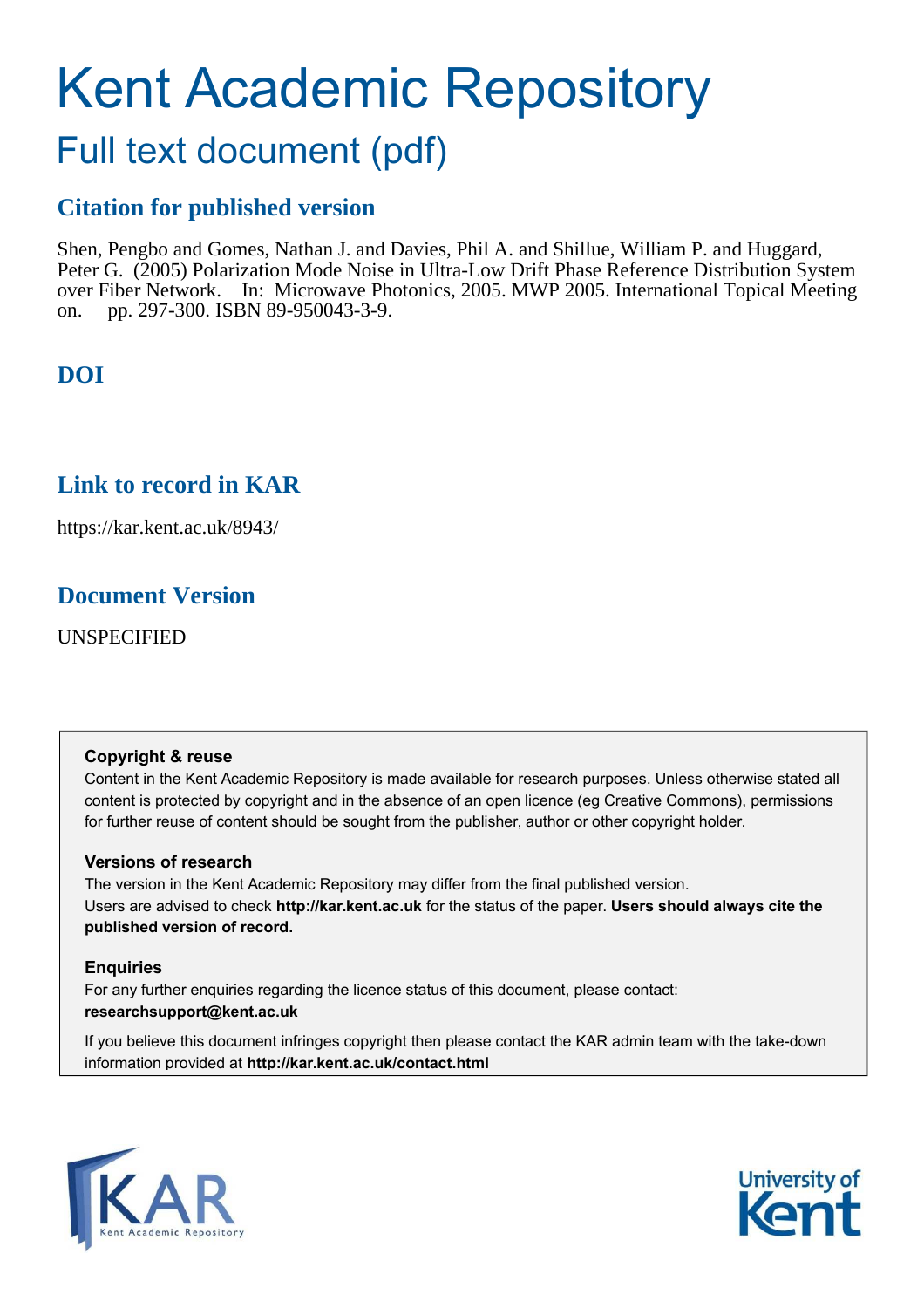# Polarization Mode Noise in Ultra-low Drift Phase Reference Distribution System over a Fiber Network

<sup>1</sup>P. Shen, <sup>1</sup>N. J. Gomes <sup>1</sup>P. A. Davies and <sup>2</sup>W. P. Shillue

## <sup>1</sup>Dept. of Electronics, University of Kent, Canterbury, Kent, UK CT2 7NT <sup>2</sup>NRAO, 949 North Cherry Avenue, Tucson, Arizona, US

*Abstract* **— The impact of polarization mode noise on the temporal drift of a delivered analogue phase reference signal through an optical fiber network is studied. The relationship between the dispersion of the state of polarization, change of the state of polarization and the maximum temporal drift of the LO signal is established. The resulting temporal drift can be larger than the PMD value of the receiver under certain conditions. It is a significant contributor to the temporal drift in the ultra-low drift phase reference distribution system, especially when motion of the fiber has to be present in the system.** 

*Index Terms* **— Optical fiber, phase reference, phase drift, polarization mode dispersion, analogue signal, state of polarization dispersion, state of polarization change**

#### I. INTRODUCTION

Optical fiber has advantages of flexibility, broadband and low loss transmission performance. When environmentally isolated, the stability of fiber cable is considerably greater than open-air paths. Hence, fiber networks can be widely used in transmitting frequency standards and timing signals [1-3]. In many applications, a high quality analogue continuous wave (CW) signal must be generated at a central site and then delivered to different remote sites through the optical fiber distribution network. Such distributed local oscillator (LO) signals require very high temporal stability, especially for millimeter/submillimeter wave applications. For instance, the photonic LO distribution network in ALMA [4] requires an LO signal at a frequency up to 142 GHz to be delivered over 16 km of fiber with a stability of better than 12 fs over any period of 300 seconds (measurement interval). Furthermore, this requirement applies when the antennas are being reoriented.

The phase jitter of the delivered LO signal is usually dominated by jitter from the photonic LO generator [3,5], while lower frequency phase drift includes contributions from the LO generator and from the delivery system. In a typical photonic LO distribution system, the delivery fibers must be well insulated from environmental acoustic noise and large thermal changes. These delivery fibers are then followed by a moving joint, such as a fiber wrap, to allow the antennas to be rotated to the orientation of interest (Fig. 1). A photoreceiver at the antenna will convert the distributed photonic LO signal to the electrical LO signal. To achieve high temporal stability over long distances, the length of the fiber has

to be actively controlled by Line Length Correction (LLC) schemes [3]. By using a highly stable narrow linewidth laser and fiber stretcher, the effective fiber length can be controlled to a fraction of the optical wavelength, thus providing excellent stability. However, the system stability can suffer signification degradation if any delivery fiber outside of the LLC loop suffers temperature change or varying tension. It is desired that the LLC is extended as close as possible to the receiver, and must include the antenna wrap where the fiber will be under variable tension.



Fig. 1 Simplified System Setup of the Photonic LO Distribution System with a Fiber Wrap to Allow the Antenna Rotation. LLC-P1 and LLC-P2 stands for different parts of the Line Length Correction scheme. For details see reference 3.

As the length of the delivery fiber, including the part of the fiber wrap, is locked, one may assume that its effective length does not change, and therefore does not contribute to the phase drift. However, the true propagation time for the light in the fiber is determined not only by the physical length and the effective refractive index of the fiber, but also by the input polarization of the light and the Polarization Mode Dispersion (PMD) vector of the fiber. Although it is known that PMD in the delivery fiber and also in the photoreceiver play a role in the propagation delay in the system, the true effect has not been well analyzed for analogue LO signals. This paper will focus on these effects to study the limits on temporal drift placed by polarization mode noise.

#### II. STATE OF POLARIZATION DISPERSION

Polarization Mode Dispersion (PMD) has been long recognized as one of the major limiting factors in modern optical communication systems. Its influence on the digital signal transmission system has been extensively studied, often in the field of pulse spreading. Unlike chromatic dispersion, the influence of PMD on a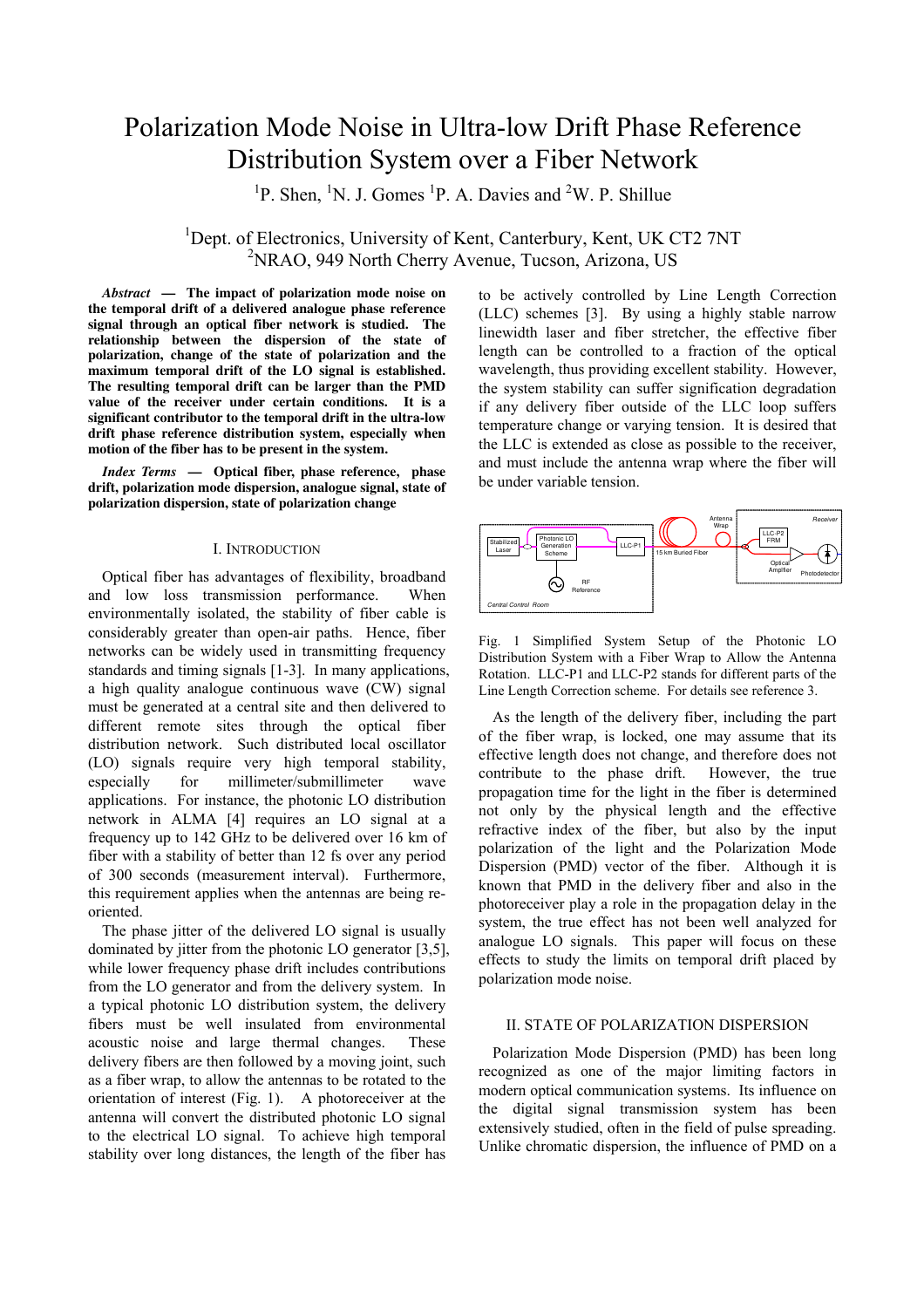CW system is not just the introduction of a fixed phase bias.

Due to the random mode coupling between different sections of the single mode fiber, the State of Polarization (SOP) at the output of the delivery fiber can take an arbitrary state on the Poincare Sphere. For a well insulated buried fiber and stable input, the output SOP does not change over short time scales. When the LO frequency is much less than the bandwidth of the Principle States of the Polarization (PSP) of the fiber, the precession rate of the SOP around the PSP is given by

$$
\frac{d\underline{S}}{d\omega} = \underline{\Omega} \times \underline{S} \tag{1}
$$

where *S* is the output SOP vector,  $\Omega$  is the PMD vector, and  $\omega$  is the angular optical frequency.

State of Polarization Dispersion (SOPD) is defined by the SOP angle difference between the wavelengths on the Poincare Sphere. The origin of SOPD could be the SOP misalignment in the photonic LO source, or purely due to the PMD in the fiber distribution network. In our analysis we assume that the SOPD from the source is zero, i.e. there is perfect polarization alignment between the wavelength components in the photonic LO source. The maximum SOPD can then be estimated by

$$
SOPD = DGD_{\lambda} \cdot \Delta \omega \tag{2}
$$

where  $DGD<sub>\lambda</sub>$  is the differential group delay (DGD) at the local wavelength  $\lambda$ , and  $\Delta\omega$  is the angular frequency difference between the wavelength components in the photonic LO source.

It can be shown that if detected by an ideal photodetector, the SOPD induces power degradation in the LO power by

$$
\zeta_{SOPD} = \left(\cos\left(\frac{SOPD}{2}\right)\right)^2\tag{3}
$$

For a 16 km long fiber link with PMD coefficient  $0.05$ ps/km<sup>1/2</sup>, we can estimate that the SOPD for a 142 GHz dual laser signal [3] is between 0 to 0.535 rads, for all but half-an-hour in one year (statistically). This leads to a maximum power degradation of 0.31 dB. Increase in the PMD in the link will directly increase the maximum SOPD and reduce the efficiency. This effect will well certainly limit the maximum distance that the LO signal can be distributed directly.

Although the PMD value of the fiber varies randomly with time and external perturbations, and the DGD at a particular wavelength can change even more rapidly, these are still relatively stable for a buried fiber link.

## III. STATE OF POLARIZATION CHANGE

When the fiber is under external perturbation the SOP of the output will change. A good way to describe this change is to use a State of Polarization Change (SOPC). The SOPC is defined as the angular change between the SOPs at the end and at the beginning of a measurement time.

$$
SOPC = \arccos\left(\frac{S_{t1} \bullet S_{t2}}{S_{t1} \cdot S_{t2}}\right)
$$
 (4)

In the system, most of the SOPC will come from the movement of the fiber wrap during the 300 s measurement interval. The motion of the single mode fiber inside the wrap will result in only small local DGD change, yet still enough to change the output SOP completely (thus the SOPC is random between 0 to  $2\pi$ ). On the other hand, as the fiber wrap is located at the end of the transmission system, the polarization change will not result in variation of the input PMD vector or of the magnitude of the DGD for the whole fiber link.

Optimal design of the fiber wrap to reduce the SOPC is possible. By experiment we have found that bendonly wraps seem to provide the best performance in terms of reduced SOPC while the antennas rotate. It is estimated that SOPC of better than 0.14 rads can be achieved.

### IV THE PMD OF THE PHOTORECEIVER

The photoreceiver may consist of an optical amplifier, optical isolators and a high speed photodetector. None of these components, including the optical fiber can be assumed birefringence free. Since the SOP from the delivery system is not necessary linear, and also suffers SOPC, the photoreceiver can not be made using PM components. Generally speaking, the optical isolators, which are essential to stop the reflections from the photodetector, are responsible for most of the PMD of the photoreceiver. PMD values for the receiver will typically be of the order of a few hundreds fs. The PSP of the receiver is random, but remains fixed in time. The magnitude of the DGD of the receiver is flat over a wide wavelength range, due to the limited number of birefringent sections, and the dominance of the optical isolator.

## V ANALYSIS FOR THE POLARIZATION MODE NOISE IN THE RECEIVER

Since it is assumed that the system has a perfect LLC and also perfect insulation of the buried fiber, the light entering the fiber wrap can be assumed to be constant during each period of the measurement interval. Therefore, the SOPD caused by the buried fiber can be emulated by a polarization misalignment between the two lasers, as shown in Fig. 2. This SOPD in the photonic LO generator will create a fixed phase bias, but does not change in time as long as the SOPs of the lasers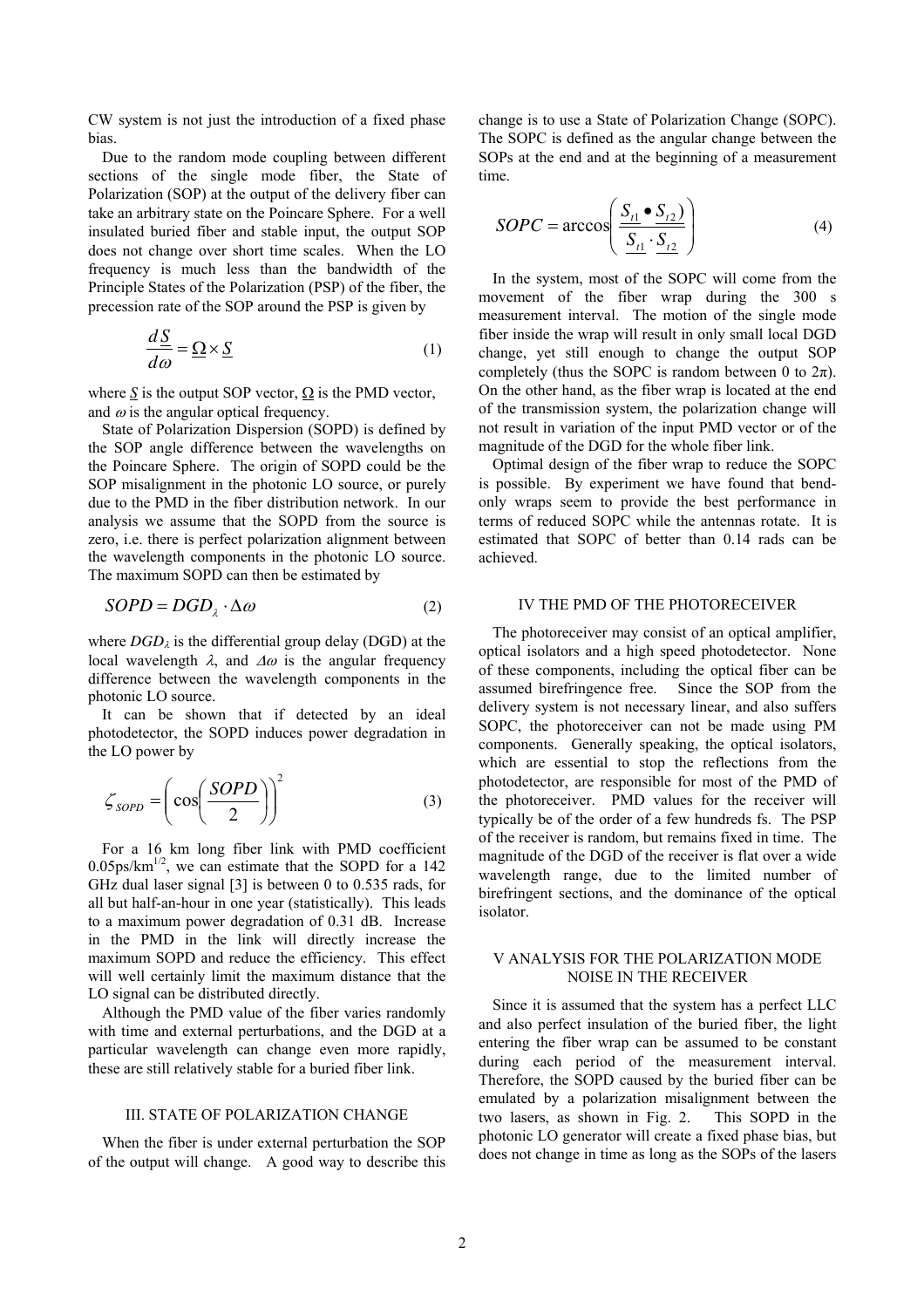remain unchanged. The fiber wrap basically is a short piece of single mode fiber without sharp bending. It can be represented by a polarization transformer which responds similarly to all wavelengths because of its low PMD. The fact that the wrap is situated within the LLC loop makes the polarization rotator a good way of representing the fiber wrap function. The PMD receiver can be represented by a waveguide with PMD followed by an ideal photodetector.



Fig. 2 Representation of optical components in the system used for the analysis

The Jones Vector of the two wavelengths at the input to the receiver is known as a function of the rotation angle of the polarization rotator. The lightwaves are then decomposed into two modes along the two PSPs of the receiver. Because no mode coupling occurs between the orthogonal PSPs, the components along the two PSPs are assumed to propagate independently of each other, and to emerge from the waveguide still orthogonal to each other. There is no beating between the components which are along the two PSPs. When detected at the photodetector, the components in the two PSPs beat separately, resulting in two beat signals with the same frequency. The overall beat signal is the vector sum of the two.

Due to the DGD of the waveguide, the two PSP modes suffer differential group delay as set by the PMD value of the waveguide. As we know the properties of the beat signals of the components before the waveguide (corresponding to the case of detection in an ideal receiver), and know the influence of the waveguide on these components, we are able to determine the phase of the detected signal. The phase drift is obtained by the changes in the phase difference between the detected signal and the reference signal (detected by a PMD free receiver) when the angle of the polarization rotator is varied.

The worst case is found when the SOPs of the two wavelengths are moving on the same great circle as the PSPs of the receiver on the surface of the Poincare Sphere. An analytical result is shown in Fig. 3, where the LO signal is set at 100 GHz and the PMD of the receiver is 200 fs. The SOPC changes from  $-\pi$  to  $\pi$ , corresponding to a full SOP rotation on the Poincare Sphere. The different curves correspond to cases of the SOPD varying from 0 to 2 radians, at a gradient of 0.2. Apparently when the SOPD increases to a value greater than the 0.8 rads, the maximum temporal drift and the

maximum temporal drift rate begin to increase significantly. For a small SOPC, the worst case corresponds to the case in which the frequency average SOP is at quadrature with the PSPs. A good approximation to describe the maximum temporal drift due to a small SOPC when the SOPD is kept to less than 0.8 rads (45 degree) is given by

$$
0.55 \cdot DGD_R \cdot \sin(SOPC) \tag{5}
$$

where  $DGD_R$  is the DGD of the receiver.



Figure 3. Analytical results of the polarization mode noise of a 100 GHz Photonic LO distribution system. The system has a receiver with a DGD value of 200 fs. All the results shown are corresponding to the worst case.

## VI. NUMERICAL SIMULATION RESULTS

Numerical models have also been developed. The simulated system configuration is presents in Fig. 4. The SOPs of the two lasers are set to be in perfect alignment in the 3 dB coupler. Fiber models describing the chromatic dispersion and polarization mode dispersion are developed and used in the simulation. At the output from the fiber, the polarization is randomly distributed